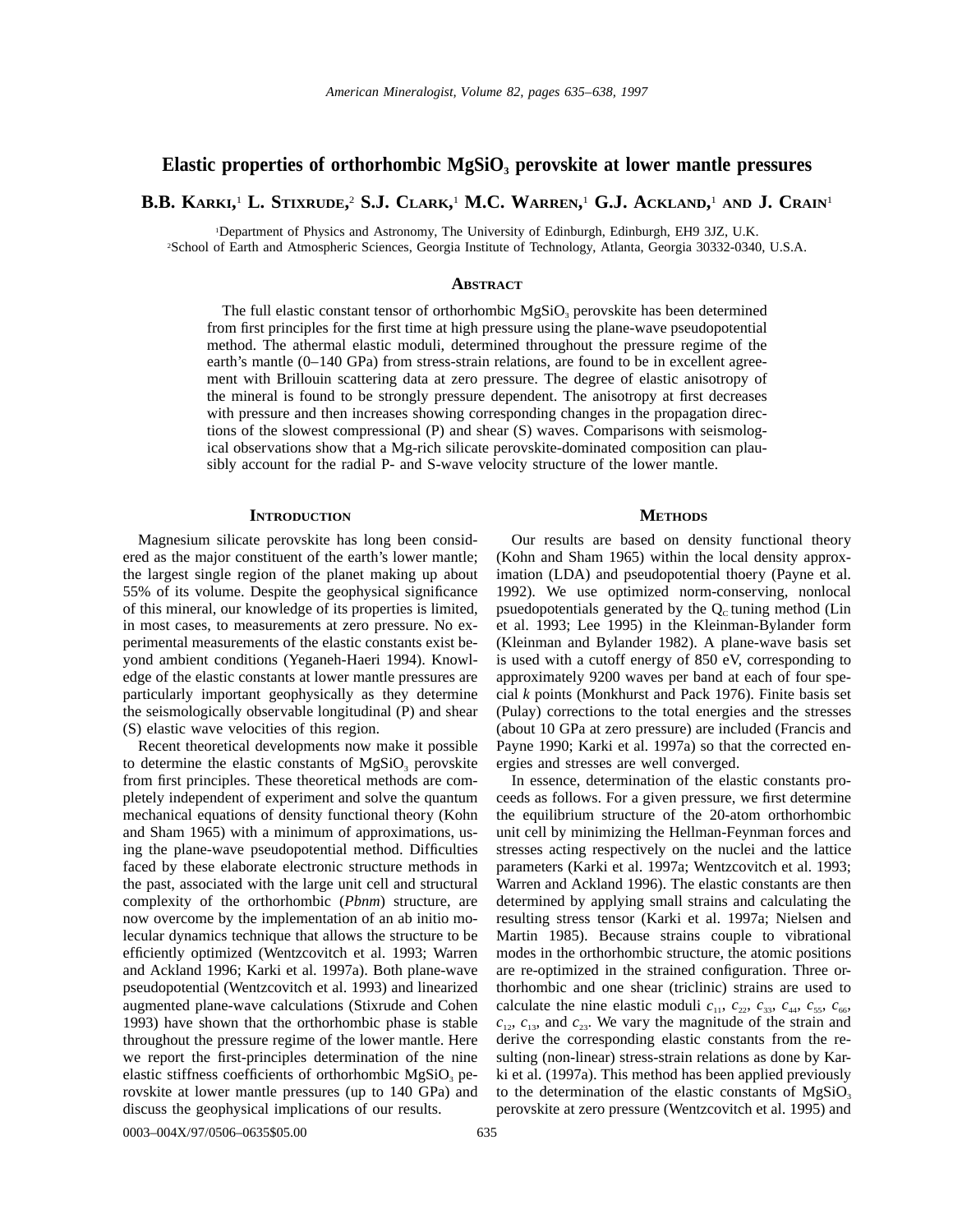| <b>CYNCHILLELIL</b>         |          |          |                    |                    |                     |          |          |           |          |        |        |
|-----------------------------|----------|----------|--------------------|--------------------|---------------------|----------|----------|-----------|----------|--------|--------|
|                             | $U_{11}$ | $C_{22}$ | $\sim$<br>$U_{33}$ | $\sim$<br>$C_{44}$ | $C_{55}$            | $U_{66}$ | $C_{12}$ | $C_{1,3}$ | $C_{23}$ |        | G      |
|                             |          |          |                    |                    | <b>Calculations</b> |          |          |           |          |        |        |
| This study                  | 487      | 524      | 456                | 203                | 186                 | 145      | 128      | 144       | 156      | 258    | 175    |
| Wentzocovitch et al. (1995) | 496      | 560      | 504                | 151                | 198                 | 171      | 132      | 136       | 156      | 267    | 179    |
| Cohen (1987)                | 548      | 551      | 441                | 241                | 253                 | 139      | 54       | 153       | 175      | 256    | 196    |
| Matsui et al. (1987)        | 460      | 506      | 378                | 162                | 159                 | 112      | 139      | 184       | 177      | 260    | 140    |
|                             |          |          |                    |                    | <b>Experiment</b>   |          |          |           |          |        |        |
| Yeganeh-Haeri (1994)        | 482(4)   | 537(3)   | 485(5)             | 204(2)             | 186(2)              | 147(3)   | 144(6)   | 147(6)    | 146(7)   | 264(5) | 177(4) |

**TABLE 1.** Zero-pressure elastic moduli (GPa) of orthorhombic MgSiO<sub>3</sub> perovskite compared with previous calculations and an experiment

those of  $MgO$  and  $SiO<sub>2</sub>$  at high pressure (Karki et al. 1997a, 1997b). In all cases, the results have been found to compare favorably with available experimental data.

#### **RESULTS**

The structure of magnesium silicate perovskite consists of a corner-linked network of  $SiO<sub>6</sub>$  octahedra, with Mg atoms surrounded by cages of eight octahedra. The stable orthorhombic (*Pbnm*) phase differs from the ideal cubic polytype (*Pm*3*m*) in that the octahedra are distorted and rotated about the crystallographic axes, and the Mg atoms are displaced from the centers of the octahedral cages. Our calculated structural parameters (three cell and seven internal) of orthorhombic  $MgSiO<sub>3</sub>$  perovskite at zero pressure are  $a = 4.789$ ,  $b = 4.922$ , and  $c = 6.893$  Å; and  $Mgx = 0.5129$ ,  $Mgy = 0.5521$ ,  $O1x = 0.0980$ ,  $O1y =$ 0.4686, O2 $x = 0.1983$ , O2 $y = 0.2033$ , and O2 $z = 0.5507$ compared to corresponding values of 4.779, 4.932, and 6.908 Å; and 0.5141, 0.5560, 0.1028, 0.4660, 0.1961, 0.2014, and 0.5531, respectively, from experiment (Horiuchi et al. 1987). As at zero pressure, the calculated lattice parameters of perovskite at higher pressures are with-



**FIGURE 1.** Pressure variation of elastic moduli (lines with symbols) of orthorhombic  $MgSiO<sub>3</sub>$  perovskite.

in 1% of the experiments (Mao et al. 1991; Ross and Hazen 1990; Knittle and Jeanloz 1987).

The predicted elastic constants of  $MgSiO<sub>3</sub>$  perovskite at zero pressure are in better agreement with measurements (Yeganeh-Haeri 1994) than the previous calculations (Wentzcovitch et al. 1995; Matsui et al. 1987; Cohen 1987) (Table 1). The relatively high values of the elastic moduli compared with other silicates reflect the dense packing of the perovskite structure and the rigidity of the  $SiO<sub>6</sub>$  octahedra, which form a corner-sharing threedimensional network. Differences between the present and previous pseudo potential calculations (Wentzcovitch et al. 1995) are attributed to the nonlinearity of the stressstrain relations (which we have taken into account) and to more extensive sampling of the irreducible wedge of the Brillouin zone of our study. The fact that both pseudopotential results are substantially better than the predictions based on semi-empirical rigid-ion or ab initio modified-electron-gas models (Matsui et al. 1987; Cohen 1987) indicates an important influence of covalent forces on the elasticity of silicate perovskite. Figure 1 shows the pressure variations of the calculated elastic moduli. We find at zero pressure  $c_{22} > c_{11} > c_{33}$ , whereas Brillouin scattering data (Yeganeh-Haeri 1994) show  $c_{22} > c_{33}$  $c_{11}$ , as do previous pseudopotential results (Wentzcovitch et al. 1995). However, our results are consistent with static compression data (Mao et al. 1991), which find that the *c* axis is most compressible and the *b* axis least compressible at low pressure. Above 20 GPa, we find  $c_{22}$  >  $c_{33} > c_{11}$ , indicating that the *a* axis is the most compressible at higher pressures.

 $MgSiO<sub>3</sub>$  perovskite is elastically anisotropic as indicated by its three different axial compressibilities. We calculated the single-crystal elastic wave velocities in different directions (Karki et al. 1997a) and found that the azimuthal anisotropy of shear  $(S)$  waves  $(A_s)$  is much stronger than that of compressional (P) waves  $(A<sub>p</sub>)$  (Fig. 2). At zero pressure, the maximum and minimum longitudinal and shear velocities differ by 8 and 17%, respectively, consistent with the results of Yeganeh-Haeri (1994) (7 and 18%, respectively), whereas at 140 GPa the P- and S-wave velocities vary with propagation direction by 12 and 21%, respectively. The maximum polarization anisotropy of the shear waves varies from 17% at zero pressure to 14% at 140 GPa (Fig. 2). The pressure dependence of the anisotropy is not monotonic: The changes in the pressure dependence (at about 20 and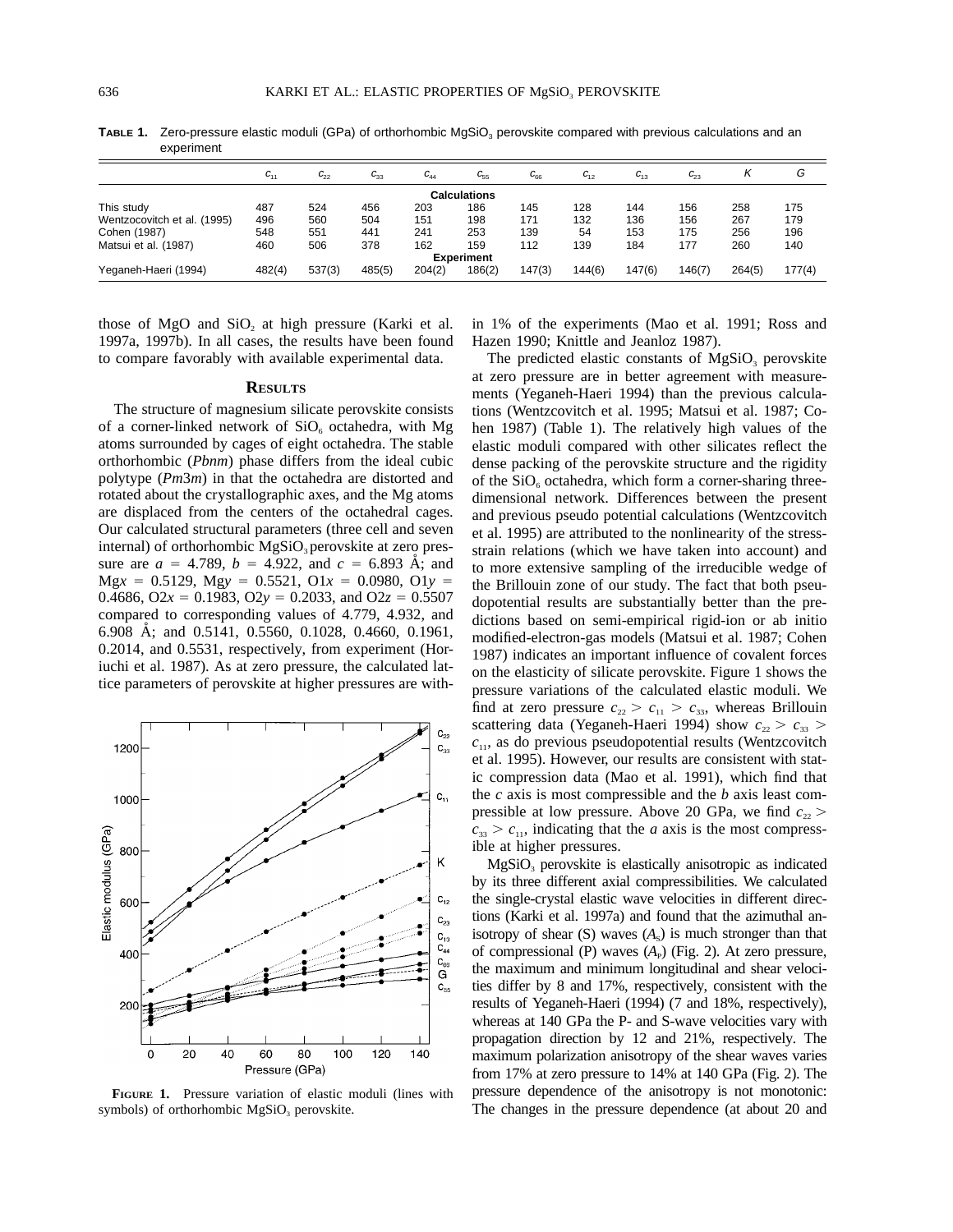

**FIGURE 2.** Pressure dependence of azimuthal anisotropy (solid line) of compressional wave velocity  $(A<sub>P</sub>)$  and azimuthal (solid line) and polarization (dashed line) anisotropy of the shear wave velocity  $(A_s)$  of MgSiO<sub>3</sub> perovskite:

$$
A = \frac{V_{\text{max}} - V_{\text{min}}}{V_{\text{agg}}} \times 100;
$$

where  $V_{\text{agg}}$  represents the isotropic value.

40 GPa for  $A<sub>P</sub>$  and  $A<sub>s</sub>$ , respectively) are reflected in changes in the slowest propagation directions of the P- and Swaves beyond 20 and 40 GPa, respectively. At 0 GPa , the fastest and slowest longitudinal waves propagate along [011] and [001], respectively, whereas the fastest and slowest shear waves both propagate along [010] and are polarized in the (001) and (100) planes, respectively. However, at 140 GPa, the longitudinal and shear waves are slowest along [100] and [110], respectively, and the direction of maximum polarization S-wave anisotropy is [001].

We computed the elastic properties of an isotropic polycrystalline aggregate from the elastic constants by using the Hill averaging scheme (Hill 1952). At zero pressure, the isotropic bulk and shear moduli are  $K_0 = 258$  and  $G_0$ = 175 GPa, in excellent agreement with experimental and previous pseudopotential results (Table 1). The differences between the upper (Voigt) and lower (Reuss) bounds for the bulk and shear moduli are 0.5 and 2.5 GPa, respectively, at zero pressure, and 8.0 and 10.2 GPa at 140 GPa. Figure 3 shows the calculated compressional (P) and shear (S) wave velocities,  $V_{\rm P}$  and  $V_{\rm S}$ , respectively, using

$$
V_{P} = \sqrt{\frac{K + \frac{4}{3}G}{\rho}} \quad \text{and} \quad V_{s} = \sqrt{\frac{G}{\rho}}
$$

where  $\rho$  is the density.



**FIGURE** 3. Isotropic wave velocities,  $V_p$  and  $V_s$ , of MgSiO<sub>3</sub> perovskite. Calculated velocities (solid lines with solid circles) are compared with the seismic values (open circles) from Dziewonski and Anderson (1981). The ambient pressure velocities (squares) are from Brillouin spectroscopy (Yeganeh-Haeri 1994). The inset compares theoretical (solid line) with seismic (open circles) and experimental (squares, Knittle and Jeanloz 1987) values of density. The dashed line represents the theoretical result corrected for 10% Fe content (Duffy and Anderson 1989).

#### **GEOPHYSICAL IMPLICATIONS**

Our calculations allow, for the first time, the comparison of the high-pressure density, P- and S-wave velocities, and elastic anisotropy of  $MgSiO<sub>3</sub>$  perovskite with observed lower mantle seismic properties. Comparison with the spherically averaged (radial) structure of the lower mantle (Dziewonski and Anderson 1981) shows that our theoretical P- and S-wave velocity curves are essentially parallel with those of the lower mantle (Fig. 3). Moreover, predicted elastic wave velocities are similar in magnitude to those observed: Theoretical P- and Swave velocities are 6 and 8% higher, respectively, than those observed seismologically (Fig. 3). These results are consistent with a lower mantle mineralogy dominated by Mg-rich silicate perovskite. The small differences between theoretical and observed seismic velocities can be explained by the presence of Fe in the lower mantle (expected to reduce velocities by  $1-2\%$ ), and the high temperature of the lower mantle (2000–3000 K), which is expected to reduce velocities by several percent from their zero temperature values (Duffy and Anderson 1989). The possible presence of secondary phases in the lower mantle (e.g., magnesiowustite,  $CaSiO<sub>3</sub>$  perovskite) may also contribute to the difference between predicted and observed seismic velocities.

Our results are an important test of the prevailing view